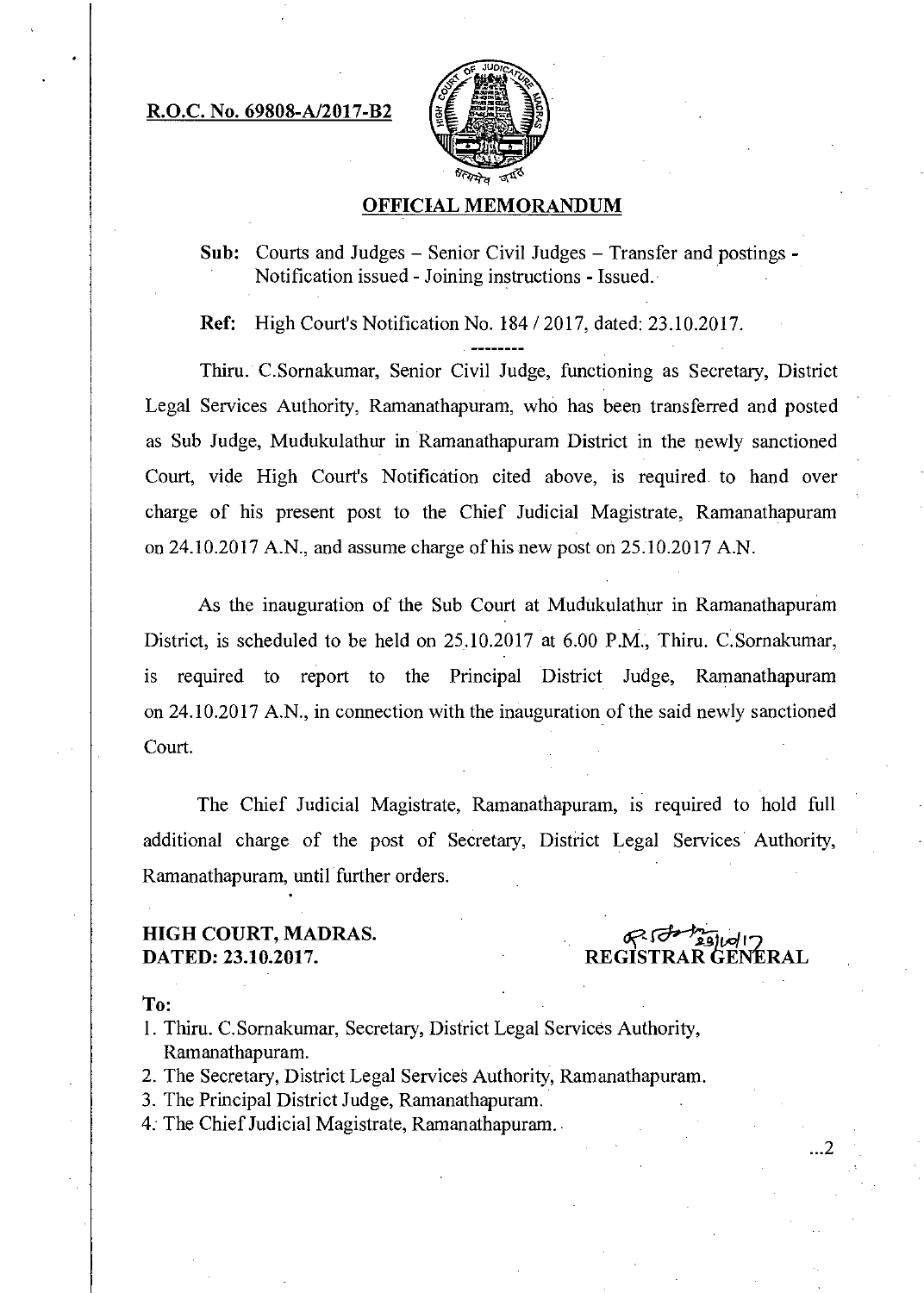- 5. The Senior Accounts Officer (GAD-IV), Office of the Principal Accountant General (A&E), Chennai-18.
- 6. The Treasury Officer, District Treasury, Ramanathapuram.

# Copy To:

The Record Keeper, A.D. Records, High Court, Madras.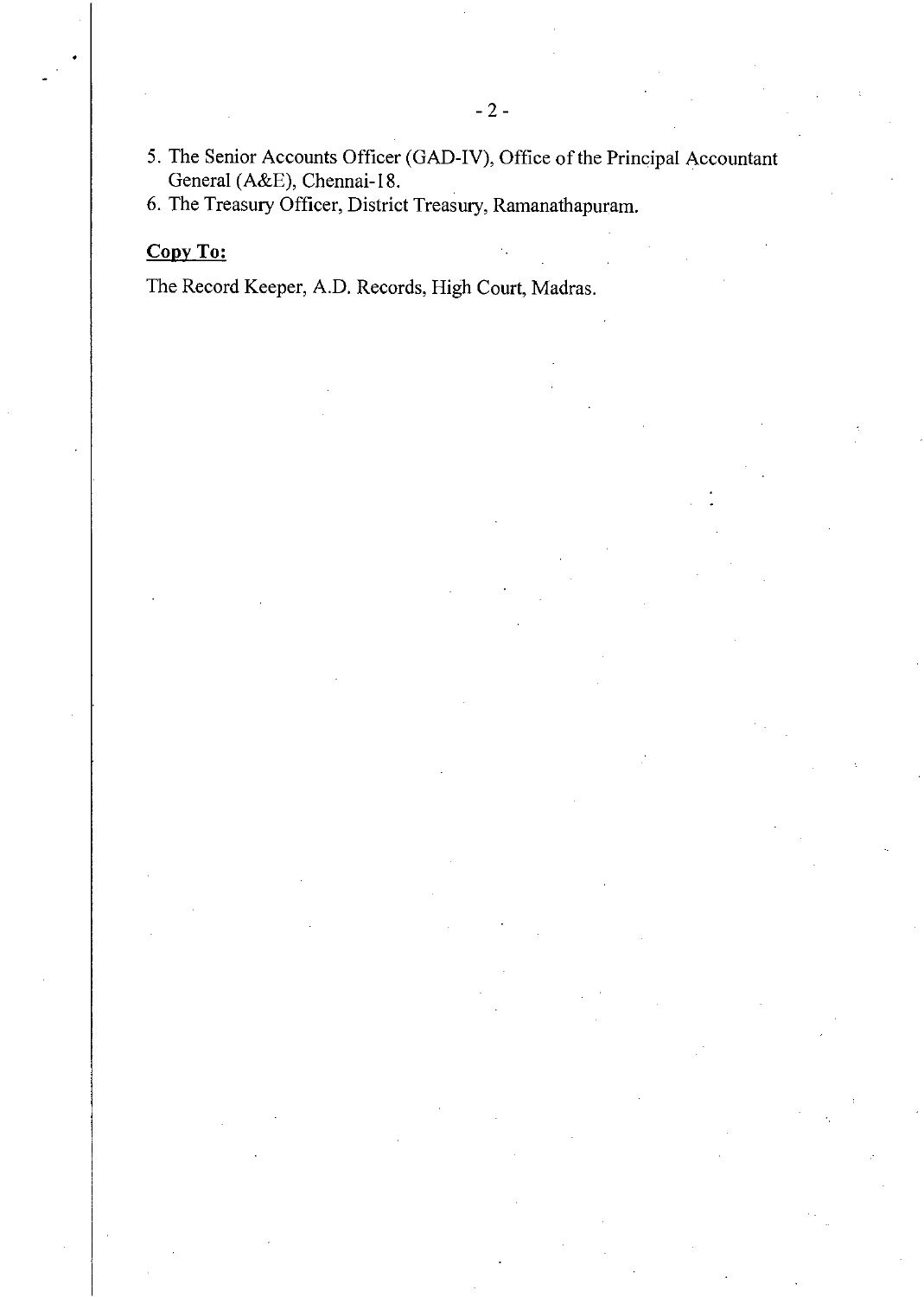

R.O.C. No. 69808-A/2017-B2  $\left[\begin{matrix} \frac{1}{2} & \frac{1}{2} \\ \frac{1}{2} & \frac{1}{2} \end{matrix}\right]$  SENIOR CIVIL JUDGE TRANSFER & POSTINGS

## NOTIFICATION No. 184 / 2017

The Government in G.O.Ms.No.297, Home (Courts-III) Department, dated 05.04.2017, have issued orders sanctioning the constitution of a Sub Court at Mudukulathur in Ramanathapuram District.

Thiru. C.Sornakumar, Senior Civil Judge, functioning as Secretary, District Legal Services Authority, Ramanathapuram, is transferred and posted as Sub Judge, Mudukulathur in Ramanathapuram District, in the aforesaid newly sanctioned Court.

# HIGH COURT, MADRAS. DATED: 23.10.2017.

 $8.7$   $3.10h$ REGISTRAR GENERAL

 $\cdot$  2

To:

- 1. Thiru. C.Sornakumar, Secretary, District Legal Services Authority, Ramanathapuram.
- 2. The Secretary, District Legal Services Authority, Ramanathapuram.
- 3. The Principal District Judge, Ramanathapuram.
- 4. The Senior Accounts Officer (GAD-IV), Office of the Principal Accountant General (A&E), Chennai-18.
- 5. The Treasury Officer, District Treasury, Ramanathapuram.

#### Copy to:

- 1. The Chief Secretary to Government, Secretariat, Chennai-9.
- 2. The Secretary to Government, Home / Public / Labour and Employment / Revenue / Law/ Commercial Taxes Department, Secretariat,Chennai-9.
- 3. The Secretary to the Hon'ble Governor, Raj Bhavan, Chennai-22.
- 4. The Secretary to the Hon'ble Chief Minister, Secretariat, Chennai-9.